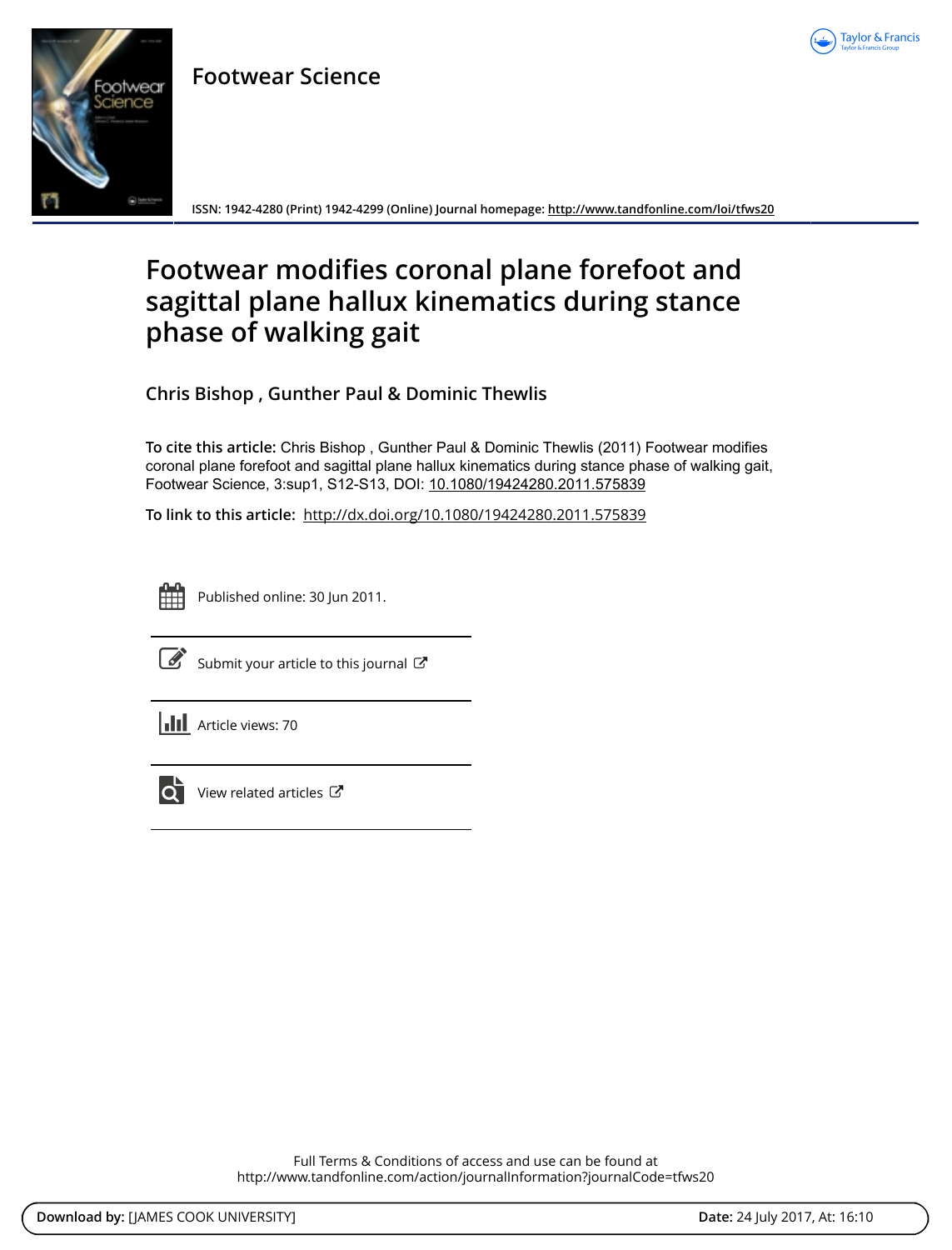References

Mauch, M., et al., 2009. Ergonomics, 52 (8), 999–1008.

Schmeltzpfenning, T., et al., 2010. Proceedings 3rd AHFE, ISBN-13: 978-0-9796435-4-5.

# Footwear modifies coronal plane forefoot and sagittal plane hallux kinematics during stance phase of walking gait

Chris Bishop\*, Gunther Paul and Dominic Thewlis

University of South Australia, Adelaide, Australia

### Introduction

Footwear is designed to reduce injury, and enhance performance. However, the effect footwear has on foot and ankle kinematics currently remains unknown. Acknowledging the need for improved understanding, multi-segment models of the foot-shoe complex need to be established to both describe and quantify the effect footwear has on the foot and ankle during stance phase of gait.

## Purpose of the Study

The purpose of this study was to quantify how footwear alters the kinematics of the foot inside the shoe during stance phase of walking gait.

#### **Methods**

Fourteen participants, with a mean age of 21.8 yrs  $(\pm 3.5 \text{ years})$ , height of 1.75 m  $(\pm 0.09 \text{ m})$  and body mass of  $71.0 \text{ kg}$  ( $\pm 10.6 \text{ kg}$ ) were recruited. In order to quantify the effect of footwear independent of technical design features, an ASICS Onitsuka Tiger-Mexico 66 shoe was used in this study. A newly developed marker set was implemented, which tracked shod and in-shoe kinematic of the foot and ankle. The marker set was applied in four experimental conditions during walking gait; barefoot, shod, modified shod and inshoe. To define in-shoe kinematics, 10 mm diameter were punched in the shoe upper, with custom tracking markers developed to mount a marker on a 25 mm wand through the shoe. These holes were cut as close to the original tracking markers as possible  $(10-20$  mm).

The calibration markers were uniform to all footwear conditions. The modified shod condition was defined as markers placed on the shoe once holes had been cut in the shoe upper. This condition was used to

determine the effect that cutting holes in the shoe upper. The complete in-shoe marker set is presented in Figure 1. Participants completed five trials in each experimental condition during one session. Kinematic data were captured using a 12-camera VICON MX40 motion capture system (Vicon Motion Systems Ltd, Oxford UK) at 100 Hz and processed in Visual3D (C-Motion Inc, USA). The kinematic data were lowpass filtered with a fourth-order Butterworth filter at 7 Hz. Data were extracted for each segment in each experimental condition at initial contact, loading response (15% stance), midstance (50% stance) and propulsion (95% stance).

#### **Results**

Walking speed was not significantly different between data collection sessions ( $p > 0.05$ ). No significant differences were detected at any event in the first half of stance. At midstance, the in-shoe forefoot was 8.3 significantly more plantarflexed than the barefoot



Figure 1. Marker set.

<sup>\*</sup>Corresponding author. Email: biscm002@mymail.unisa.edu.au